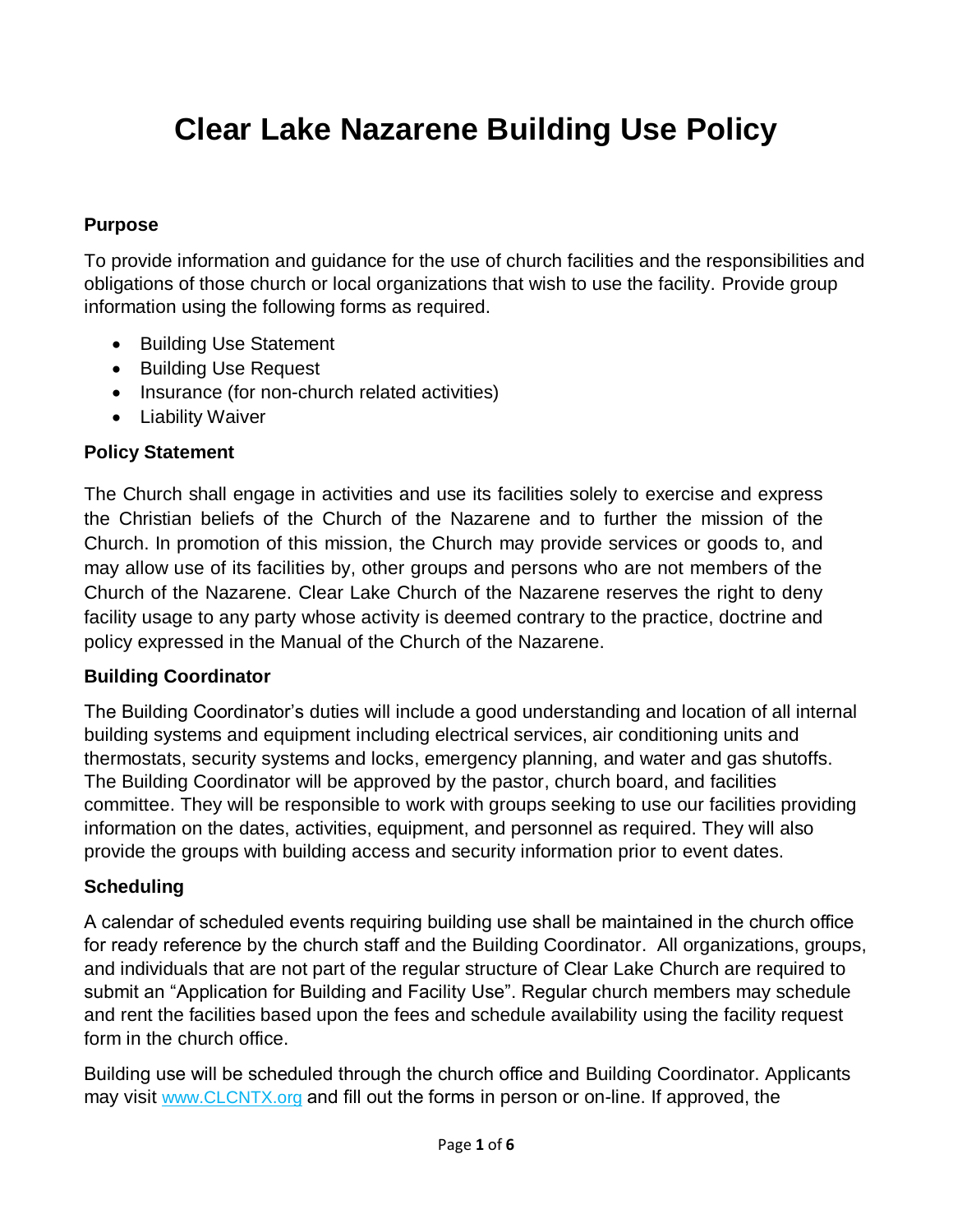agreement will then be completed and signed. An application for facility use, one time, weekly, or monthly must be completed and signed to process. Processing of the application may take up to 30 days.

## **Time Limitations**

Groups using the facility on a continuing basis will have their contracts reconsidered every six months. Renewal is at the discretion of the Senior Pastor, church staff and/or Church Board.

All other requests (less than 3 days), can be approved by the Building Coordinator using the Request for Building Use and based on availability and church use.

## **Obtaining Approval for Building Use**

The process for obtaining approval for building/facility use is as follows:

1. Obtain and read a copy of the Building Use Statement and a Building Use Request to become familiar with the responsibilities when using the facilities.

2. Fill out and sign the Building Use Statement and the Building Use Request with all rental requests and return it to the church office.

3. The Building Coordinator, Senior Pastor, and/or church staff will review the application to identify dates and conflicts with other plans and/or programs. Once approval is accepted the Event Leader (renter) will be contacted with the church's decision on usage, facilities available, and any specific details concerning use, fees, restrictions, and or arrangements.

## **Responsibilities for Building & Facility Use**

1. Groups will designate the Event Leader and an alternate Leader in writing using the Building Use Request form. This person(s) shall make arrangements for the use of the buildings. If the Event Leader is not on site during the event, the alternate leader will be responsible for control of the event and attendees. In case of emergency, the person acting as on-site Event Leader should be reachable by cell phone at all times during the event.

2. The Building Coordinator is responsible to educate the Event Leader or alternate of all posted evacuation plans. In case of an emergency evacuation, the event leader or alternate will confirm that all personnel have left the facility and Emergency Services has been contacted.

3. If the group is meeting during office hours on weekdays, keys and security information can be picked up from Building Coordinator or the church office in the Main building during regular business hours. If the group is meeting during non-office hours, the Event Leader will need to arrange the picking up of keys and temporary security code by contacting the Building Coordinator.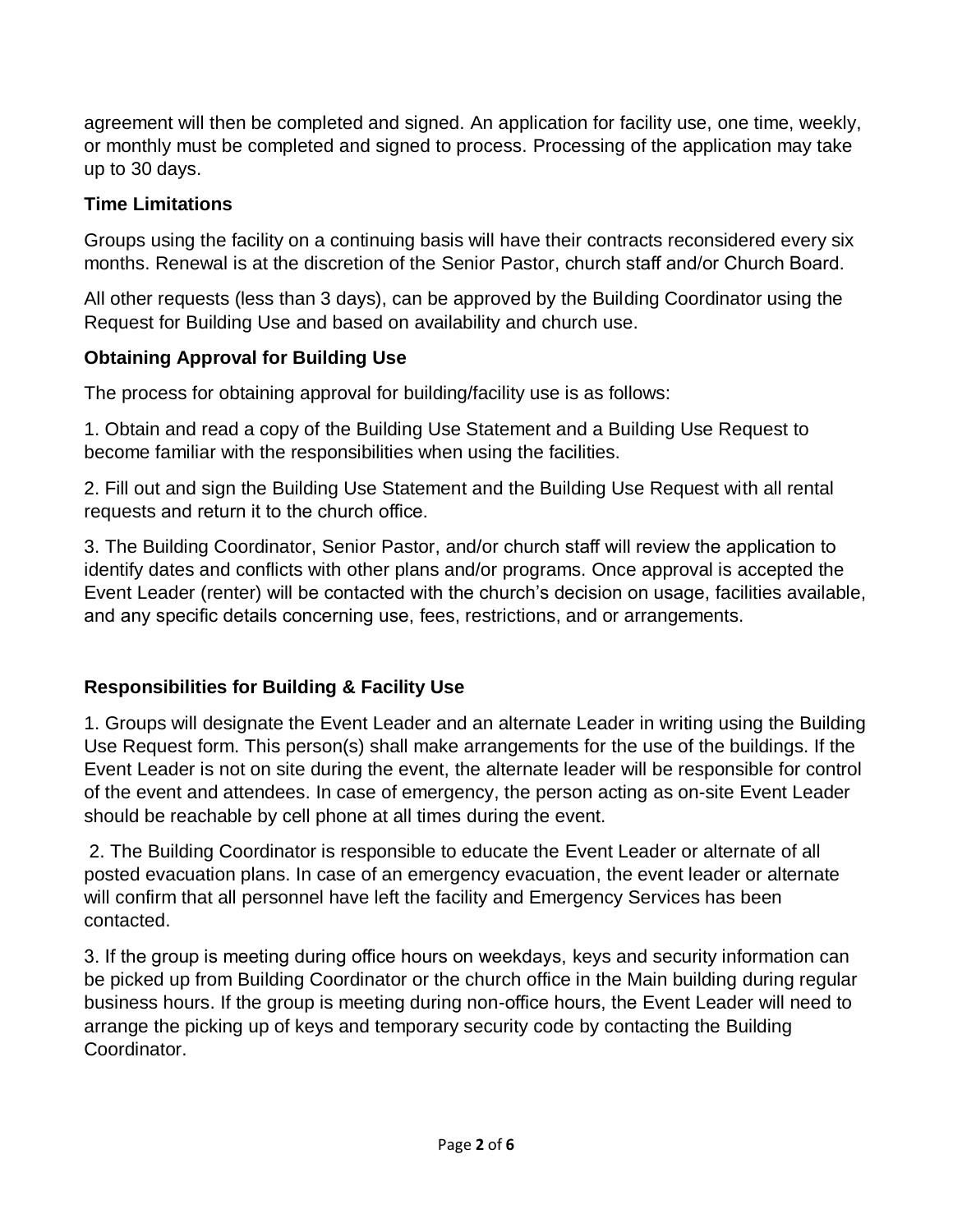- 4. The Event Leader, or alternate Leader, should:
	- Be the first person to arrive and show the group the activity areas.
	- After the meeting, make sure the area is completely picked up and restored to the same condition found.
	- Dispose of all garbage and waste paper in the proper receptacles.
	- Make sure no group members remain in the building following the conclusion of the activity.
	- The Event Leader, or alternate Leader will turn off all lights, except designated nightlights, and make arrangements with the Building Coordinator to ensure all doors are locked and secured.

5. If there is a change in the group's meeting date and/or time, the Event Leader will call the church office at least 24 hours prior to the event. Changes in dates or times will only be made if they do not conflict with activities at the church. No assurance can be given that a change will be granted.

6. All youth activities must have adult supervision.

7. All groups are prohibited from wandering through the halls, other rooms, or moving into other areas of the building not associated with the use permits.

8. If custodial services are needed for setting up of tables/chairs, it must be noted on the building use form. Fees associated with this need will be conveyed to the groups Event Leader at the time of the request for services.

9. If several groups are meeting at the same time, each group must cooperate on kitchen usage, noise levels, etc.

10. It is expected that each group abide by the time allotted for their activity.

#### **Insurance**

All outside groups are required to complete the Liability Release and Waiver Agreement. Additionally, organizations are required to provide a Certificate of Insurance naming Clear Lake Church of the Nazarene as covered on the groups policy.

### **General Conditions for Building/Facility Use**

1.. There will be no alcoholic beverages, tobacco products, and/or illegal drugs of any kind on the church property.

2. The use of abusive language and/or behavior will not be permitted.

3. There will be no signs or advertisements placed on church property without prior consent.

4. Observe parking signs posted for handicapped and senior citizens. The loading and unloading of vehicles at curbs are allowed, but vehicles must be moved to a parking space when loading and unloading is complete.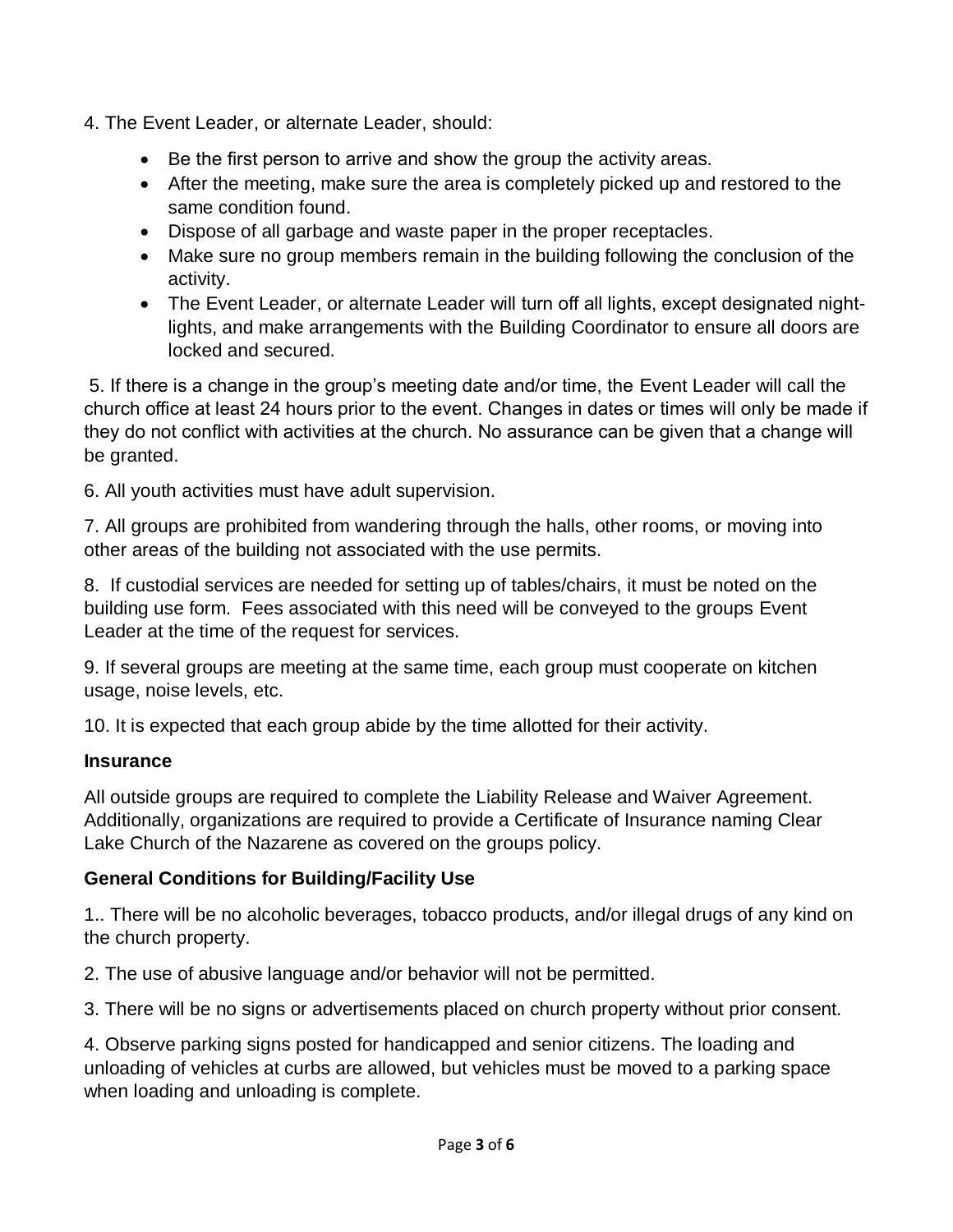5. Gambling and any other illegal activities are not allowed on church property.

6. Any groups wishing to make arrangements for on-site security personnel should contact the local Police Department directly.

## **Kitchen Use**

Usage of the kitchen by any party will be guided by the "Church Kitchen Policy" statement.

## **Execution of the Agreement**

Building/facilities use approval covers only the stated group/organization and its members collectively. No organization or individual except Clear Lake Church of the Nazarene has the authority to grant permission for building use. Groups/organizations using the building and facilities are to strictly observe the time schedule agreed upon.

### **Failure to Fulfill Contract**

Failure to fulfill one or all of the sections of the Agreement for Use of the Building and Facilities will result in the review and re-examination of the agreement with the group or organization. It may also result in the forfeiture of the security deposit.

## **Damage to Facility**

It will be the responsibility of the all users to assure that no damage to lighting, fixtures, walls, doors, projectors, technical equipment, plumbing, or any other furnishings anywhere on campus. The Damage Deposit collected at time of the approval of the use agreement will be used to repair damages. Any damages that are in excess of the deposit will also be the responsibility of the user.

### **Description of Fees**

1.Use Fees: These fees are determined by the requested space, equipment and personnel per the fee schedule. Long term rentals fees are negotiated.

2. Down Payments: There is a required 20% or \$200 down payment to hold a date and space. This down payment is refundable if the request is cancelled 48 hours before the event.

3. Damage Deposit: There will be a 20% or \$200 damage deposit required as part of the agreement. This deposit is refundable if the facility is undamaged during the use of the facility. Note: Costs that exceeds the damage deposit will be the responsibility of the user.

4. Key Deposit: There is a \$50 key deposit required for the first key given. This deposit is refundable upon return of the key. If the key is lost and/or needs to be replaced the key deposit is forfeited.

### **Classification of Users**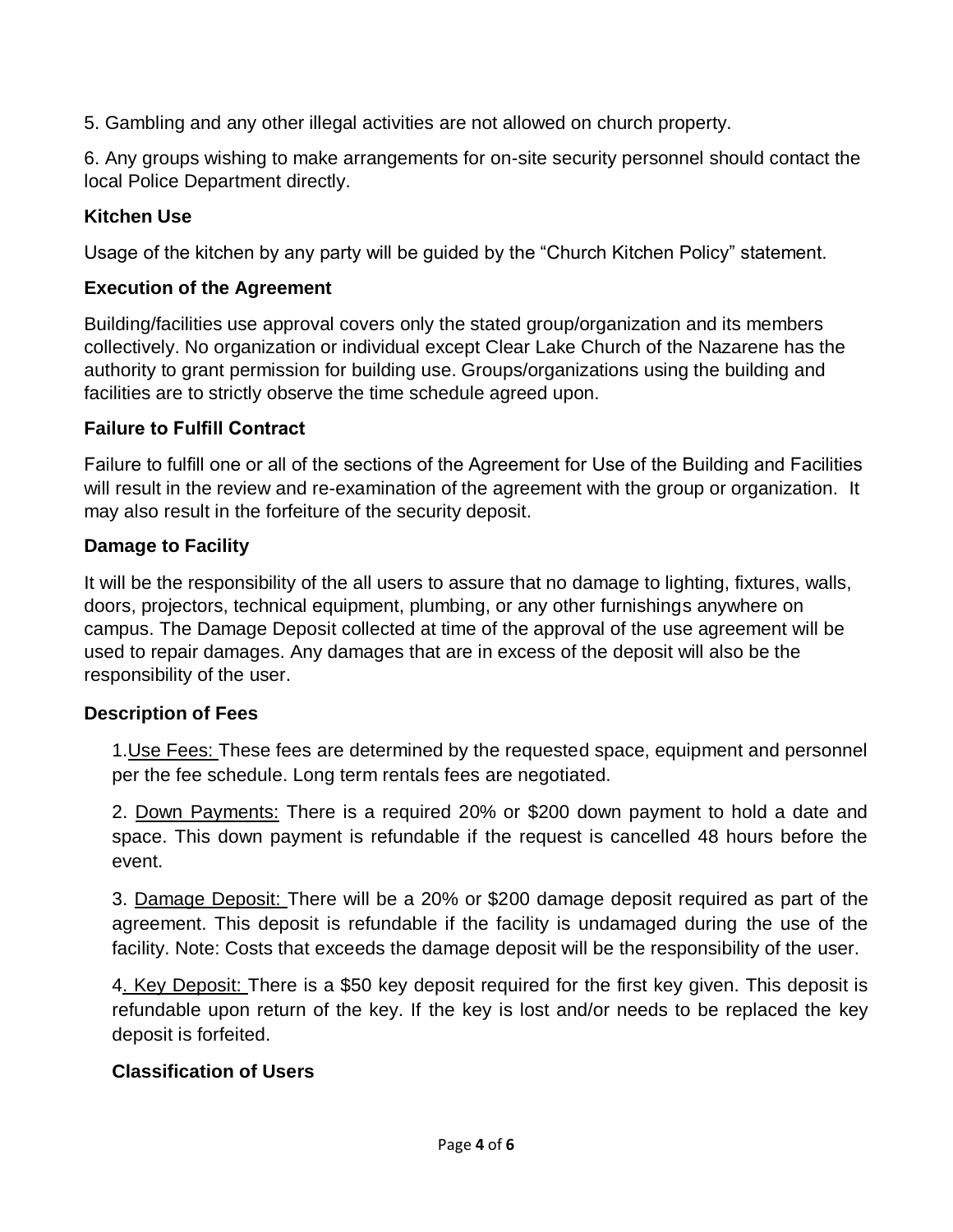- 1. Formal members and regular attenders are considered Members in regards to the fee schedule.
- 2. Christian Partners are defined as other churches or Christian associations or ministries.
- 3. Others are those parties not defined above.

## **Rental Fees**

## **All fees are hourly unless otherwise noted.**

|                                |                                                                                               |                                                      | Other |  |  |  |  |  |  |  |
|--------------------------------|-----------------------------------------------------------------------------------------------|------------------------------------------------------|-------|--|--|--|--|--|--|--|
| Name                           | <b>Members</b>                                                                                |                                                      |       |  |  |  |  |  |  |  |
| <b>Sanctuary</b>               |                                                                                               |                                                      |       |  |  |  |  |  |  |  |
| Sanctuary                      | \$0                                                                                           | \$20                                                 | \$40  |  |  |  |  |  |  |  |
| <b>Sanctuary Class</b><br>Room | \$0                                                                                           | \$10                                                 | \$20  |  |  |  |  |  |  |  |
| <b>Education Building</b>      |                                                                                               |                                                      |       |  |  |  |  |  |  |  |
| <b>Class Rooms</b>             | \$0                                                                                           | \$10                                                 | \$20  |  |  |  |  |  |  |  |
| <b>Community Room</b>          | \$0                                                                                           | \$10                                                 | \$20  |  |  |  |  |  |  |  |
| <b>Activity Center</b>         |                                                                                               |                                                      |       |  |  |  |  |  |  |  |
| Gym                            | \$0                                                                                           | \$40                                                 | \$50  |  |  |  |  |  |  |  |
| Kitchen                        | \$0                                                                                           | \$30                                                 | \$30  |  |  |  |  |  |  |  |
|                                |                                                                                               |                                                      |       |  |  |  |  |  |  |  |
| <b>Services</b>                |                                                                                               |                                                      |       |  |  |  |  |  |  |  |
| Custodial / Set up             |                                                                                               |                                                      |       |  |  |  |  |  |  |  |
| Help                           |                                                                                               | \$20 per hour - 3 hour minimum                       |       |  |  |  |  |  |  |  |
| <b>Building Coordinator</b>    |                                                                                               | \$25 per hour - 3 hour minimum                       |       |  |  |  |  |  |  |  |
| Sound/Video<br>Technician      |                                                                                               |                                                      |       |  |  |  |  |  |  |  |
|                                |                                                                                               | \$25 per hour – 3 hour minimum - \$15 per hour after |       |  |  |  |  |  |  |  |
| Pianist / Organist             |                                                                                               | \$50 per hour - 3 hour minimum - \$15 per hour after |       |  |  |  |  |  |  |  |
| <b>Child Care</b>              |                                                                                               | \$12 per hour - 2 hour minimum                       |       |  |  |  |  |  |  |  |
| <b>Minister</b>                |                                                                                               | Honorarium to be determined by Minister              |       |  |  |  |  |  |  |  |
| <b>Wedding Fees</b>            | Wedding Fees determined by Wedding Policy                                                     |                                                      |       |  |  |  |  |  |  |  |
| <b>Other Fees</b>              |                                                                                               |                                                      |       |  |  |  |  |  |  |  |
| Deposit to Rent                |                                                                                               | \$100 or 10% (more or less) of fee total             |       |  |  |  |  |  |  |  |
| Damage Fee                     | \$100 or 10% (more or less) of fee total                                                      |                                                      |       |  |  |  |  |  |  |  |
| <b>Cancellation Fee</b>        | \$100 or 10% (more or less) of fee total                                                      |                                                      |       |  |  |  |  |  |  |  |
| Agreement<br><b>Revisions</b>  | \$30 per change after agreement approval; \$0 dollars if notified<br>48hrs prior to the event |                                                      |       |  |  |  |  |  |  |  |